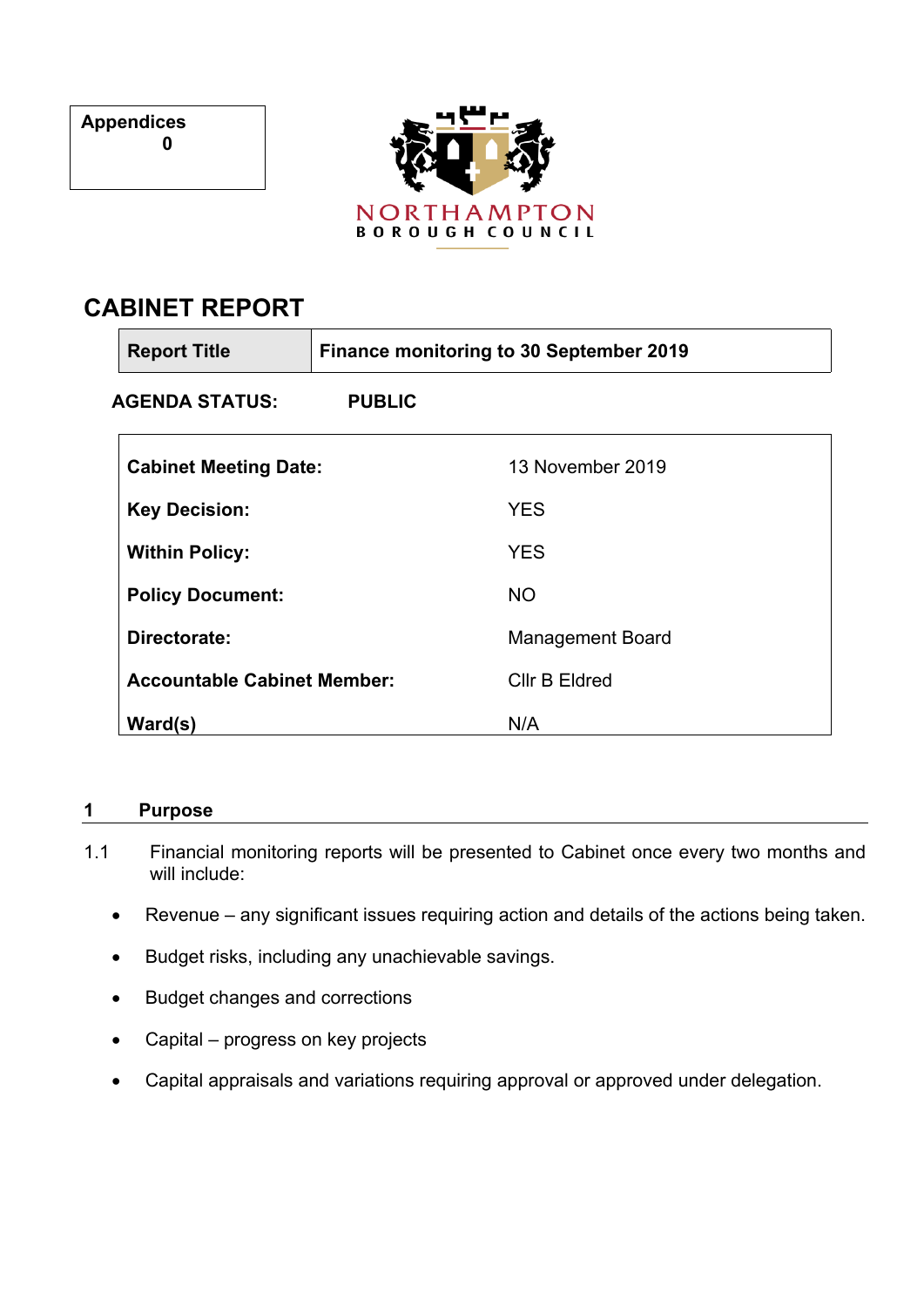#### **2 Recommendations**

- 2.1 That Cabinet notes the contents of the report and notes that future reports will set out the actions being taken by Corporate Management Board (CMB) to address issues arising.
- 2.2 That Cabinet note the amendments to the general fund capital programme as set out at paragraph 3.5.1.
- 2.3 That Cabinet approve a £0.500m virement within the HRA capital programme as set out at paragraph3.6.2.

#### **3 Issues and choices**

#### **3.1 Report background**

3.1.1 This report is the third financial monitoring report of 2019/20 and reports the forecast position as at the end of September 2019, period 6 of the financial year.

#### **3.2 Key financial indicators**

|                                      | <b>Variation from budget</b> |                                                              |
|--------------------------------------|------------------------------|--------------------------------------------------------------|
| <b>Budget area</b>                   | General<br>fund              | <b>Housing</b><br><b>Revenue</b><br><b>Accounts</b><br>(HRA) |
|                                      | £m                           | £m                                                           |
| Controllable service budgets         | 0.963                        | 0.129                                                        |
| Debt financing and corporate budgets | (0.170)                      | 0.000                                                        |
| Total                                | 0.793                        | 0.129                                                        |

#### **3.3 General fund revenue budget**

- 3.3.1 The overall general fund revenue budget is currently forecasting an overspend of £0.793m. This is a slight increase on the £0.743m reported at the end of period 4. The main pressures which make up this forecast overspend are as follows:
- 3.3.2 The **Chief Finance Officer** service area is forecasting an overspend of £0.354m. This pressure is in the benefits area and relates to the recovery of housing benefit overpayments from on-going benefits for rent rebates (HRA tenants) and rent allowances (£0.197m). Other pressure is linked to the overall pressure around homelessness and temporary accommodation, which manifests itself in the benefits area due to the higher cost of temporary accommodation leading to a loss of subsidy (£0.033m). There is also a pressure of £0.216m due to additional costs for those in supported and exempt accommodation. This pressure is offset by an underspend on the LGSS contract (£0.090m).
- 3.3.3 The **Housing and Wellbeing** service area is forecasting an overspend of £0.829m. Demand for temporary accommodation (TA) has increased since the approval of the TA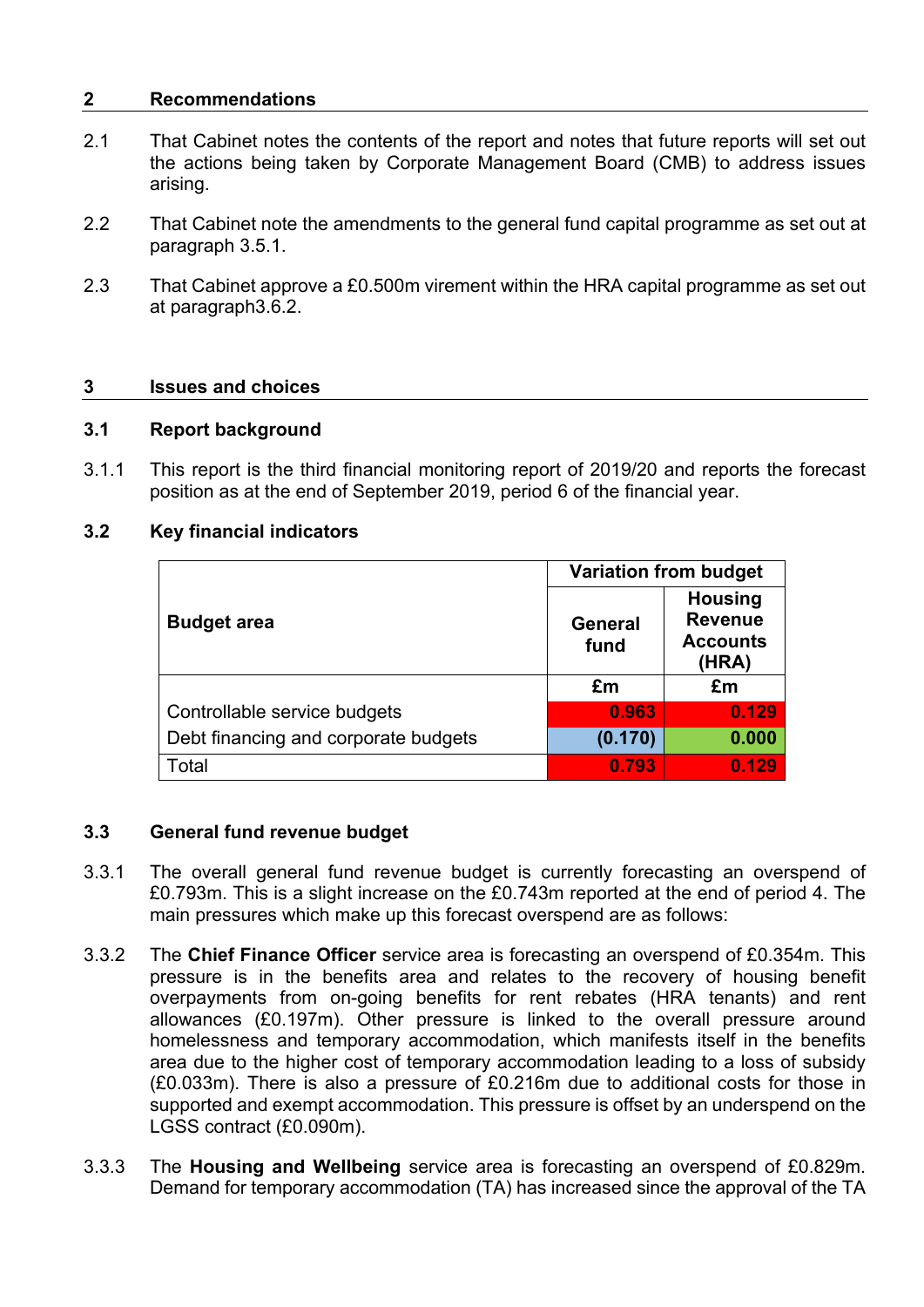action plan in April 19 resulting in a forecast pressure of £0.450m and a corresponding pressure of £0.230m due to an increase in bad debt relating to temporary accommodation. The TA Implementation Group which meets fortnightly is monitoring the use and cost of temporary accommodation with the aim of reducing through a series of measures. Quarterly targets to reduce demand are in place. There is also pressure in the Private Sector Sousing service due to a reduction in Civil Penalties income of £0.236m and a reduction in Houses in Multiple Occupation (HMO) income of £0.130m. This pressure is partially offset by forecast vacant posts across the whole service of £0.160m and savings on agency costs in the Housing Strategy & Wellbeing service of £0.081m.

- 3.3.4 The **Customers and Communities** service area is forecasting an overspend of £0.160m. This pressure is in the environmental services area and is due to costs coming out of the recycling risk share pay mechanism. These higher costs are caused by prices for recyclable material continuing to fall creating a pressure of £0.315m. This is offset by smaller underspends within the environmental services area and vacant posts elsewhere in the Customer and Communities service area.
- 3.3.5 The **Economy, Assets and Culture** service area is forecasting an underspend of £0.240m. Pressures in this area include the Car Parking service with income reduced due to new parking charges not being implemented until July and additional costs incurred in relation to increased processing of payment by debit/credit card (£0.132m). There is also a pressure in estate management due to vacant posts being covered by interims/consultants and the use of external companies for valuation works, but this is offset by an improved forecast in income resulting in an overall underspend of £0.040m. An underspend of £0.121m is forecast for Museums and Arts due to the receipt of a backdated business rates refund. Underspends are forecast against Programmes & Enterprise (£0.169m) and Head of Economic Development and Regeneration (£0.078m) due to in year vacancies. The pressure in the markets area has worsened to £60k, with a revised forecast based on the reduction in income due to lower market stall occupancy. Other smaller variances in this area amount to an underspend of £0.024m.
- 3.3.6 There were small variances forecast in the **Chief Executive area**, the **Borough Secretary** service area, and the **Planning** service area, with a combined underspend of £0.141m mainly associated with vacant posts. There is also a projected underspend of £170k on the **debt financing and corporate budgets**, due to the authority having to take out less borrowing than originally forecast due to a strong cash position.
- 3.3.7 Corporate Management Board (CMB) are actively seeking options and actions to manage and mitigate the impact of the risk of an overspend in 2019/20.

#### **3.4 HRA revenue budget**

3.4.1 The HRA revenue budget is currently forecasting a minor overspend of £0.129m.

There is a forecast potential pressure on income (dwelling and non-dwelling rents) of approximately £0.108m. In addition, there is a forecast underspend of £0.194m on staffing budgets (NPH) offset by a housing management recharge of £127k. There is also a forecast underspend against the bad debt provision transfer of £0.150m following a review of the provision.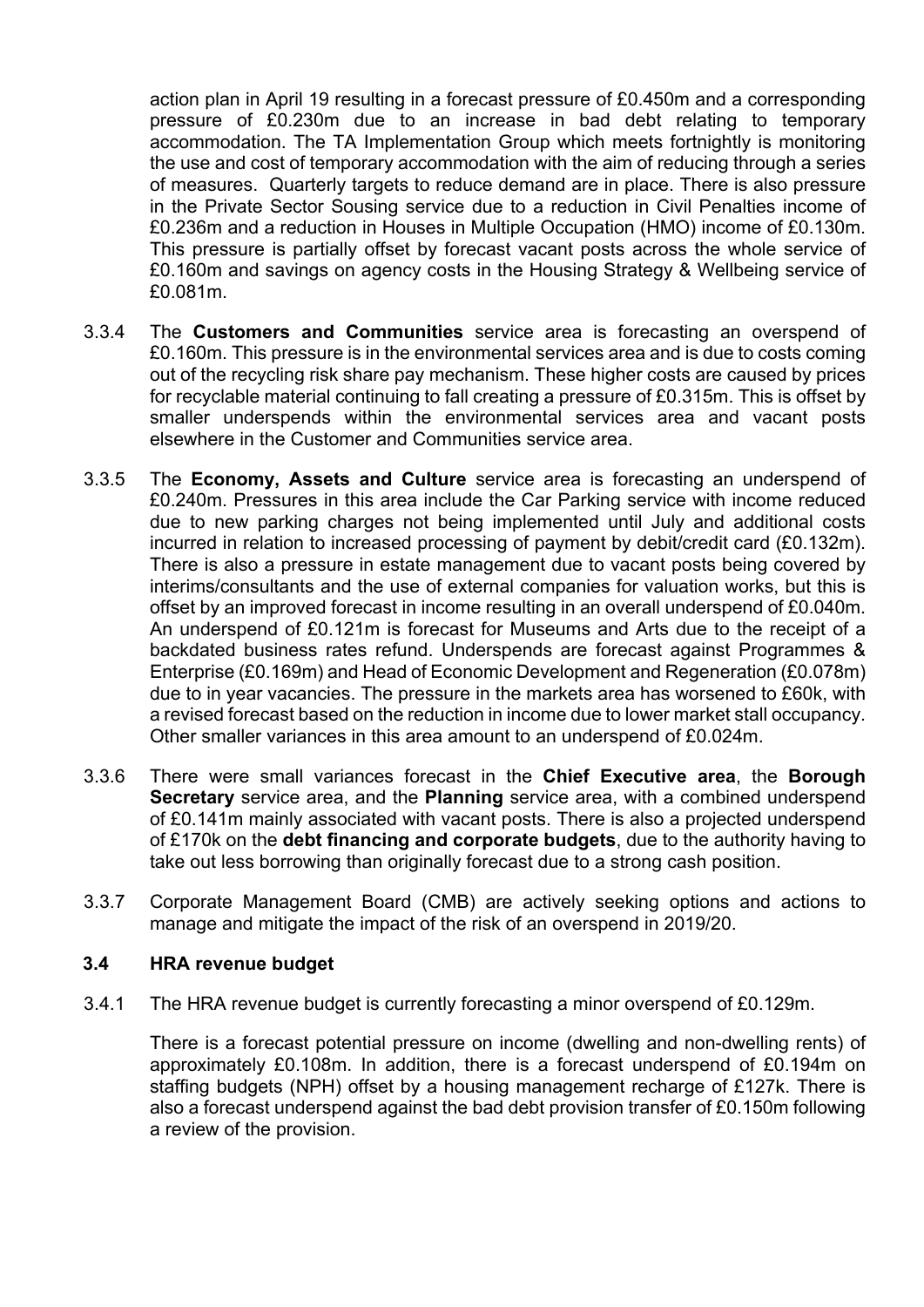# **3.5 General fund capital programme**

3.5.1 The approved General Fund Capital Programme is currently forecast to spend up to the latest budget of £20.3m. There have been a number of in-year changes since the previous Cabinet Report. These are detailed in the table below.

| <b>Reference</b> | <b>Scheme Title</b>    | Em    | <b>Comments</b>                                                                                                           |
|------------------|------------------------|-------|---------------------------------------------------------------------------------------------------------------------------|
| <b>BA268</b>     | Car Park Electric Van  | 0.026 | This is for the purchase of an<br>electric vehicle for the Parking<br>Team to replace the current<br>diesel hire vehicle. |
| <b>BA269</b>     | <b>NN Contemporary</b> | 0.082 | Refurbishment of the Guildhall<br>Road Block in preparation for NN<br>Contemporary to move in to the<br>building.         |
| <b>BA270</b>     | <b>Market Bollards</b> | 0.025 | Replacement of obsolete entry<br>and exit bollards onto the Market<br>Square.                                             |

Any further additions to the capital programme, including any strategic property purchases, will be subject to the development of a robust business case. In line with the Financial Regulations, any proposed additions to the programme greater than £0.25m and / or requiring additional funding from council resources, will be brought to Cabinet for approval.

#### **3.6 HRA capital programme**

- 3.6.1 The HRA capital programme for 2019/20 totals £71.551m, of which £45.641m is to be managed on behalf of the Council by Northampton Partnership Homes (NPH) through a programme of planned investment and new build development. Currently the HRA capital programme is forecast to be fully spent during 2019/20.
- 3.6.2 The HRA capital programme includes a £25.000m budget to enable additional HRA capital programme expenditure if developer affordable home opportunities become available. It is recommended that Cabinet approve a virement to move £0.500m of this budget to the NBC buyback/spot purchase budget to meet increased opportunities to purchase affordable homes in 2019/20.
- 3.6.3 This will bring the total budget for NBC buybacks/spot purchases for 2019/20 to £1.410m, consisting of the original approved 2019/20 budget of £0.500m, plus £0.410m slippage from 2018/19, plus the additional virement of £0.500m recommended above. It is anticipated that this budget would be fully spent in 2019/20.

#### **3.7 Choices (options)**

3.7.1 Cabinet is asked to note the reported financial position and agree the recommendations 2.1, 2.2 and 2.3. There are no alternative options, other than not to agree the recommendations.